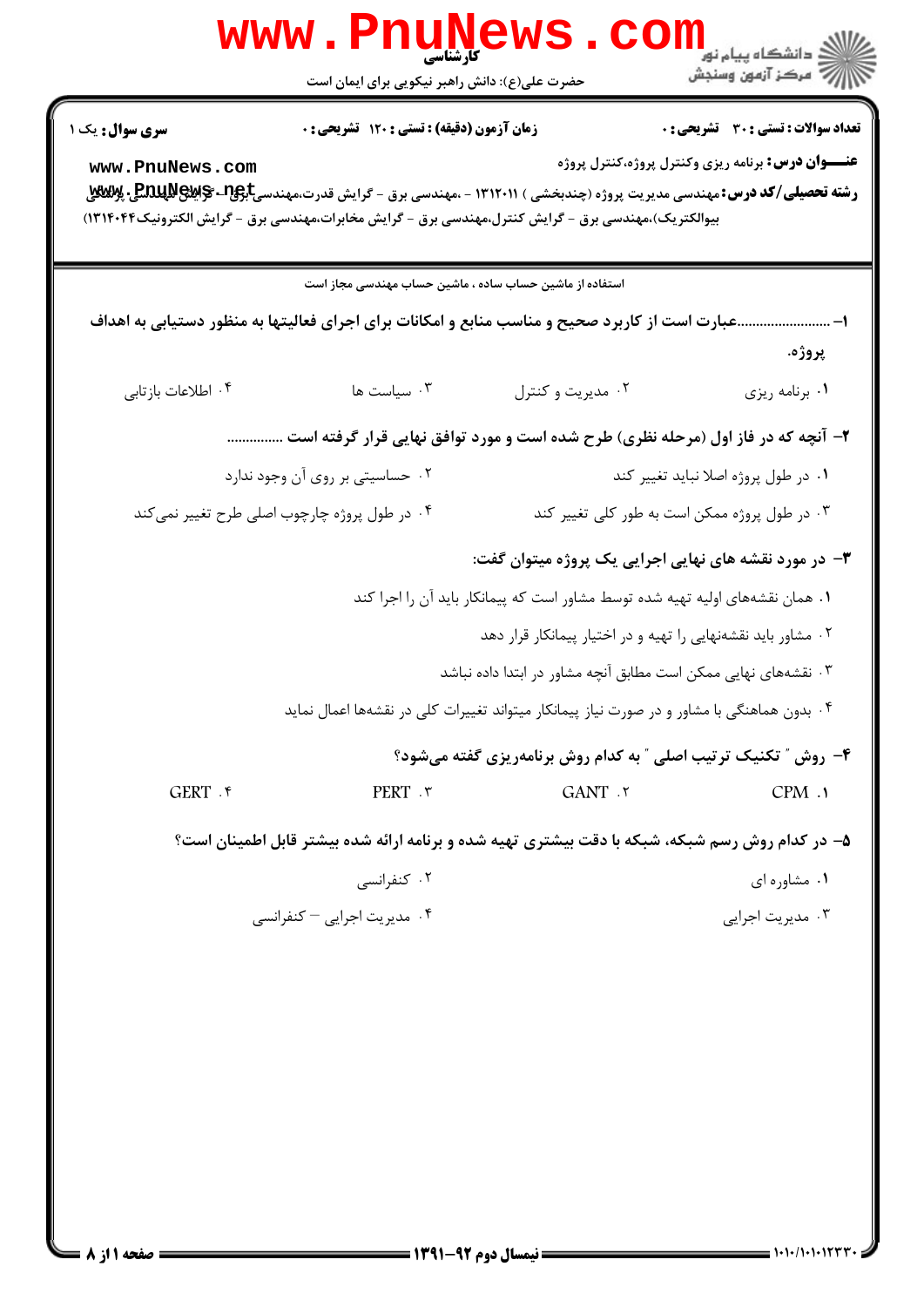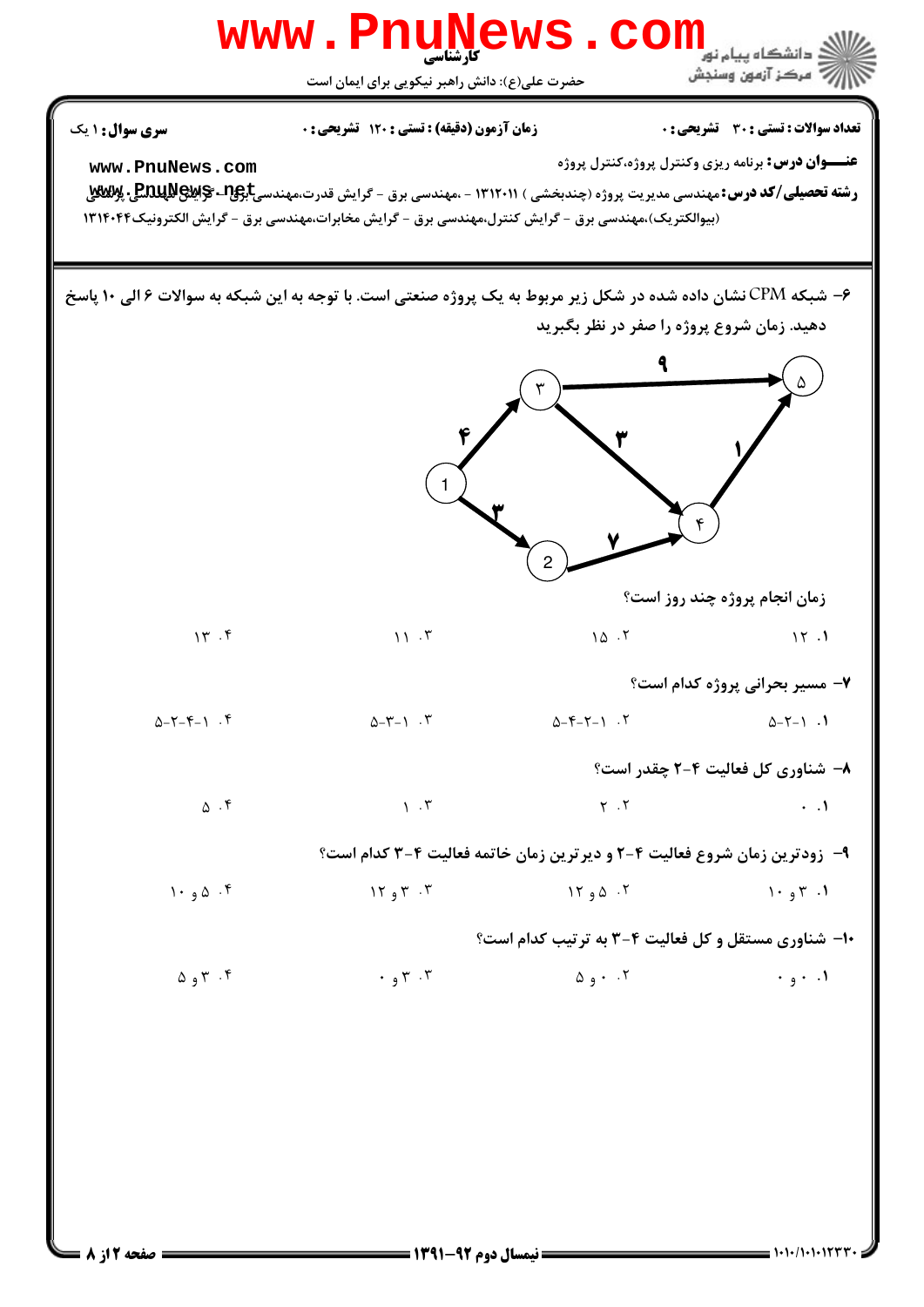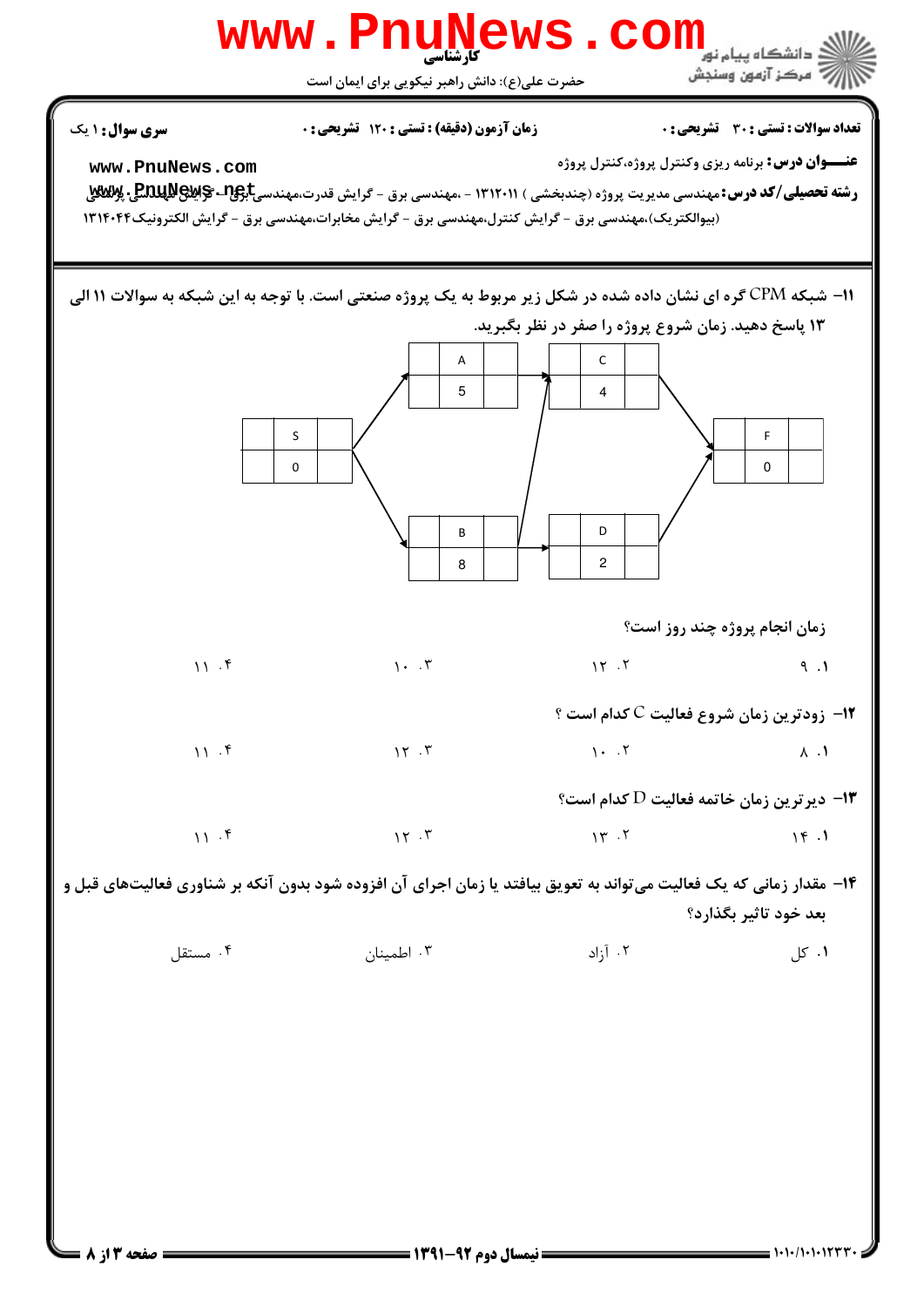## WWW.PnuNews.com

حضرت علی(ع): دانش راهبر نیکویی برای ایمان است

**تعداد سوالات : تستی : 30 ٪ تشریحی : 0** 

الآلاء مركز آزمون وسنجش

**زمان آزمون (دقیقه) : تستی : ۱۲۰ تشریحی: 0** 

**سری سوال : ۱ یک** 

**عنـــوان درس:** برنامه ریزی وکنترل پروژه،کنترل پروژه

www.PnuNews.com

**رشته تحصیلی/کد درس:**مهندسی مدیریت پروژه (چندبخشی ) ۱۳۱۲۰۱۱ - ،مهندسی برق - گرایش قدرت،مهندسی<del>Jیوی - Enu Mews ، پ</del> (بیوالکتریک)،مهندسی برق - گرایش کنترل،مهندسی برق - گرایش مخابرات،مهندسی برق - گرایش الکترونیک۱۳۱۴۰۴۴

## 15- شبکه و جدول زیر را در نظر بگیرید و به سوالات ۱۵ الی ۱۷ پاسخ دهید؟

| رديف                    | زمان  |        | هزينه  |       |  |
|-------------------------|-------|--------|--------|-------|--|
|                         | فشرده | معمولى | معمولى | فشرده |  |
| $1 - 5$                 | ×.    |        |        |       |  |
| $1-\mathcal{r}$         |       |        |        |       |  |
| $Y - Y$                 |       |        |        |       |  |
| $Y - Y$                 |       |        |        | ۱۵    |  |
| $\mathbf{r}-\mathbf{r}$ |       |        |        |       |  |



 $\infty$   $\infty$   $\infty$   $\infty$   $\infty$   $\infty$   $\infty$   $\infty$   $\infty$   $\infty$   $\infty$   $\infty$   $\infty$   $\infty$   $\infty$   $\infty$   $\infty$   $\infty$   $\infty$   $\infty$   $\infty$   $\infty$   $\infty$   $\infty$   $\infty$   $\infty$   $\infty$   $\infty$   $\infty$   $\infty$   $\infty$   $\infty$   $\infty$   $\infty$   $\infty$   $\infty$   $\infty$  $\cdot$  7  $\cdot$  7  $\cdot$  1 ۱۶- در اولین قدم کدام فعالیت برای کاهش انتخاب میشود و چند روز؟ ۰۱. ۱-۲ و یک روز ۲۰۰۱ <sup>- ۲</sup> و ۲ روز ۲۰۰۱ <sup>- ۳</sup> و ۱ روز ۲۰۰۱ <sup>- ۴</sup> و ۳ روز ۲ روز ۲۰۰۶ و ۲ روز ۱۷– در این مسئله پس از انجام کامل موازنه زمان و هزینه حداکثر چند مسیر بحرانی خواهیم داشت؟  $1.5$  $\gamma$ . $\gamma$  $Y \cdot Y$  $F.1$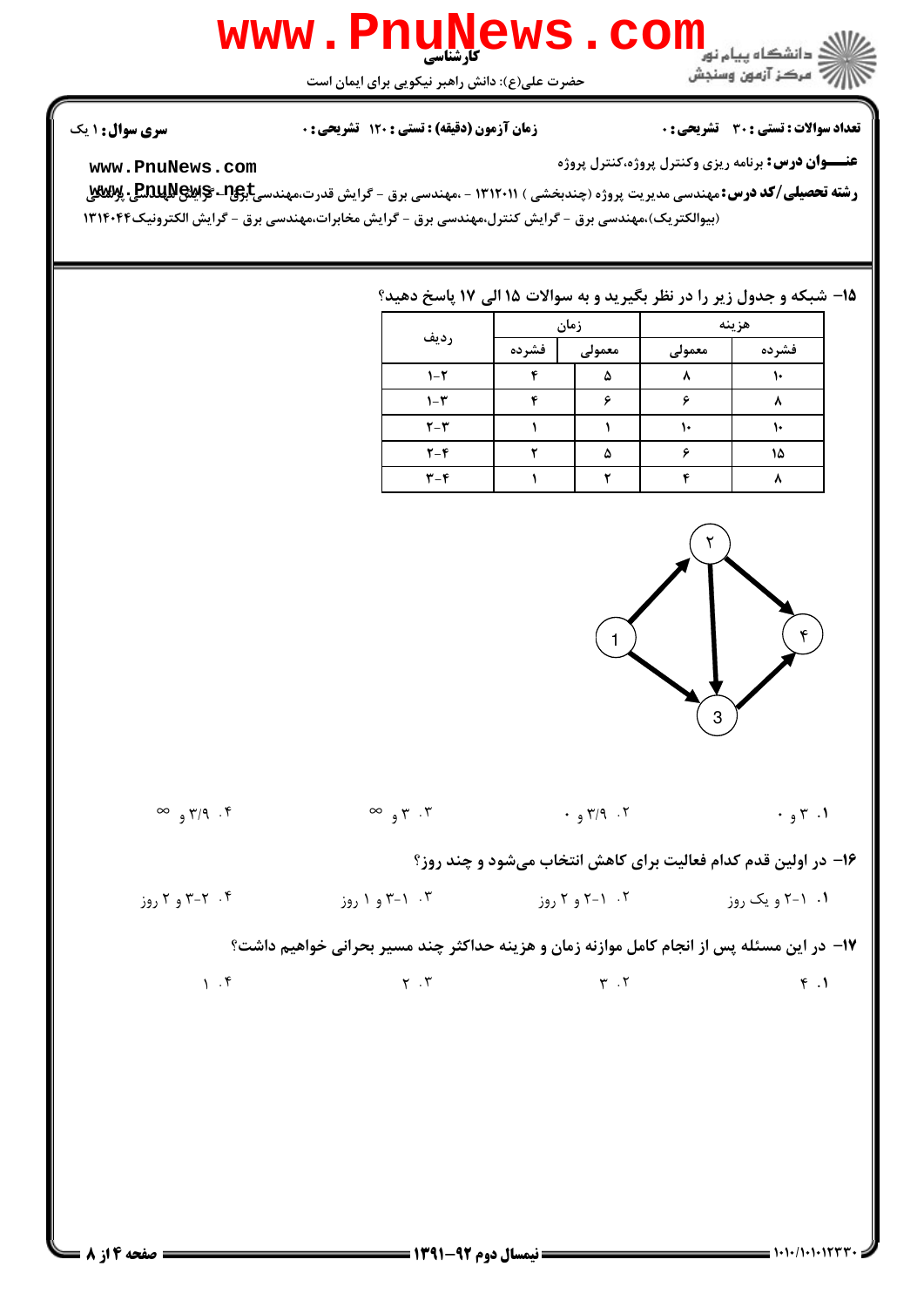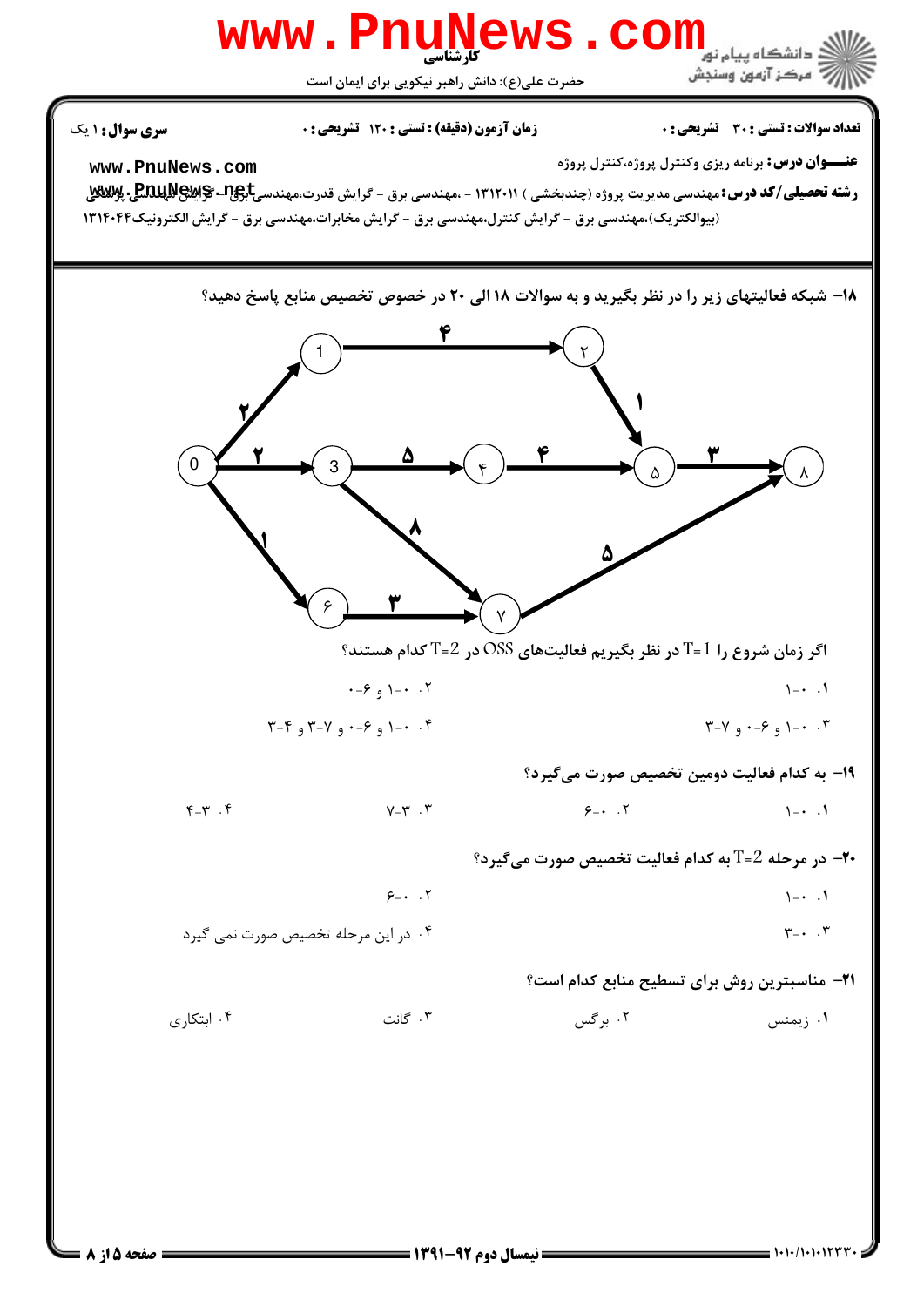

حضرت علی(ع): دانش راهبر نیکویی برای ایمان است

**تعداد سوالات : تستی : 30 ٪ تشریحی : 0** 

أأزأته مركز آزمون وسنجش

زمان آزمون (دقیقه) : تستی : 120 تشریحی: 0

**سری سوال : ۱ یک** 

**عنـــوان درس:** برنامه ریزی وکنترل پروژه،کنترل پروژه

www.PnuNews.com

**رشته تحصیلی/کد درس:**مهندسی مدیریت پروژه (چندبخشی ) ۱۳۱۲۰۱۱ - ،مهندسی برق - گرایش قدرت،مهندسی<del>Jیوی - Enu Mews ، پ</del> (بیوالکتریک)،مهندسی برق - گرایش کنترل،مهندسی برق - گرایش مخابرات،مهندسی برق - گرایش الکترونیک۱۳۱۴۰۴۴

**۲۲**– جدول فعالیت یک پروژه به شرح زیر است تعداد منبع معادل فرضی مورد نیاز برای انجام فعالیت B و C چقدر است؟ (در روش برگس باید دو منبع به یک منبع معادل فرضی تبدیل شود)

| فعاليت<br>رديف           |                              | تعداد منبع مورد نياز |     |                          |          |
|--------------------------|------------------------------|----------------------|-----|--------------------------|----------|
|                          |                              | v                    | X   | مدت اجرا در ماه          | پیش نیاز |
|                          | A                            |                      | €   | $\overline{\phantom{a}}$ |          |
|                          | B                            | ٠c                   | ٠c  |                          |          |
| $\overline{\phantom{a}}$ | ⌒                            |                      |     |                          |          |
|                          |                              | ٠c                   |     |                          | $C_9B$   |
|                          | هزینه استفاده از منبع در ماه | $\mathbf{a}$ .       | ٣.٠ |                          |          |

 $C = 3$ ,  $B = 3.5$ .

 $C = 3.5$ ,  $B = 4$ .

 $C = 3.5$ ,  $B = 4.5$ .

 $C = 3$ ,  $B = 4$ . ٣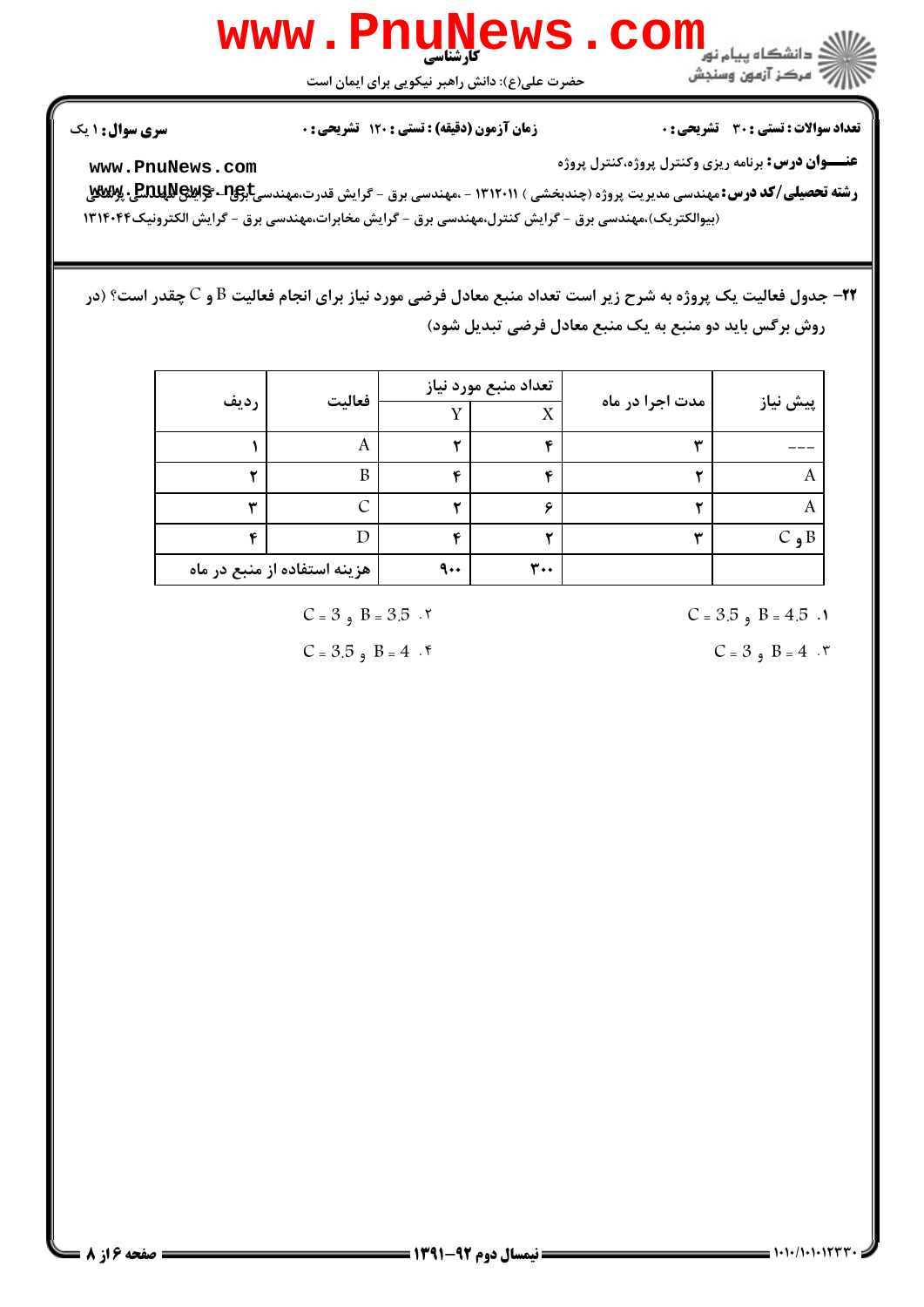## كارشناسي **[www.PnuNews.com](http://pnunews.com)**

حضرت علي(ع): دانش راهبر نيكويي براي ايمان است

ر *-* مرڪز آزمون وسنڊش

نعداد سوالات : تستي : 30 - تشريحي : . زمان آزمون (دقيقه) : تستي : 120 - تشريحي : . سري سوال : 1 يك

**عنـــوان درس:** برنامه ريزي وكنترل پروژه،كنترل پروژه

**[www.PnuNews.com](http://pnunews.com)**

ر**شته تحصیلی/کد درس: مهندسی مدیریت پروژه (چندبخشی ) ۱۳۱۲۰۱۱ - مهندسی برق - گرایش قدرت،مهندسی<del>]بِ</del>Bau »Bay و پس** (بیوالکتریک)،مهندسی برق - گرایش کنترل،مهندسی برق - گرایش مخابرات،مهندسی برق - گرایش الکترونیک۱۳۱۴۰۴۴

## **۲۳**- نمودار و جدول زیر را در نظر گرفته و به سوالات ۲۳ الی ۲۷ پاسخ دهید؟

| كد فعاليت          | زمان     |           |           |  |
|--------------------|----------|-----------|-----------|--|
|                    | بدبينانه | محتملترين | خوشبينانه |  |
| $1 - 1$            |          |           |           |  |
| $Y - Y$            |          |           |           |  |
| $Y - F$            | ىپ       |           |           |  |
| $r-\Delta$         | c        |           |           |  |
| $F-\Delta$         | ۵        |           |           |  |
| $\Delta - \hat{z}$ | ٠c       |           |           |  |



میانگین و انحراف معیار فعالیت ۲-۳ چقدر است؟

1. ٢/٣ و ٣ م - ٢/٣ و ٣ م - ٣ - ٢/٣ و ٣ م - ٢/٣ و ٣ م - ٢/٣ و ٣ م - ٢/٣ و ٣ **۲۴**- میانگین زمان انجام کل پروژه چند روز است؟  $M \cdot F$  17 M  $M \cdot T$  11 M  $M \cdot T$  $+$  .  $+$  .  $+$  .  $+$  .  $+$  .  $+$  .  $+$  .  $+$  .  $+$  .  $+$  .  $+$  .  $+$  .  $+$  .  $+$  .  $+$  .  $+$  .  $+$  .  $+$  .  $+$  .  $+$  .  $+$  .  $+$  .  $+$  .  $+$  .  $+$  .  $+$  .  $+$  .  $+$  .  $+$  .  $+$  .  $+$  .  $+$  .  $+$  .  $+$  .  $+$  .  $+$  .  $+$  . **۲۵**- احتمال اینکه پروژه در کمتر یا مساوی ۱۴ ماه تمام شود چقدر است؟  $P(Z \le 3.3) = 99/95$  $P(Z \le 2.2) = 98.61$ 

 $P(Z \leq 3.75) = 99/99$  $P(Z \le 2.5) = 99/48$ 

%QQ/QQQ %QQ/QN eQR/WM %QQ/ R + . . . .